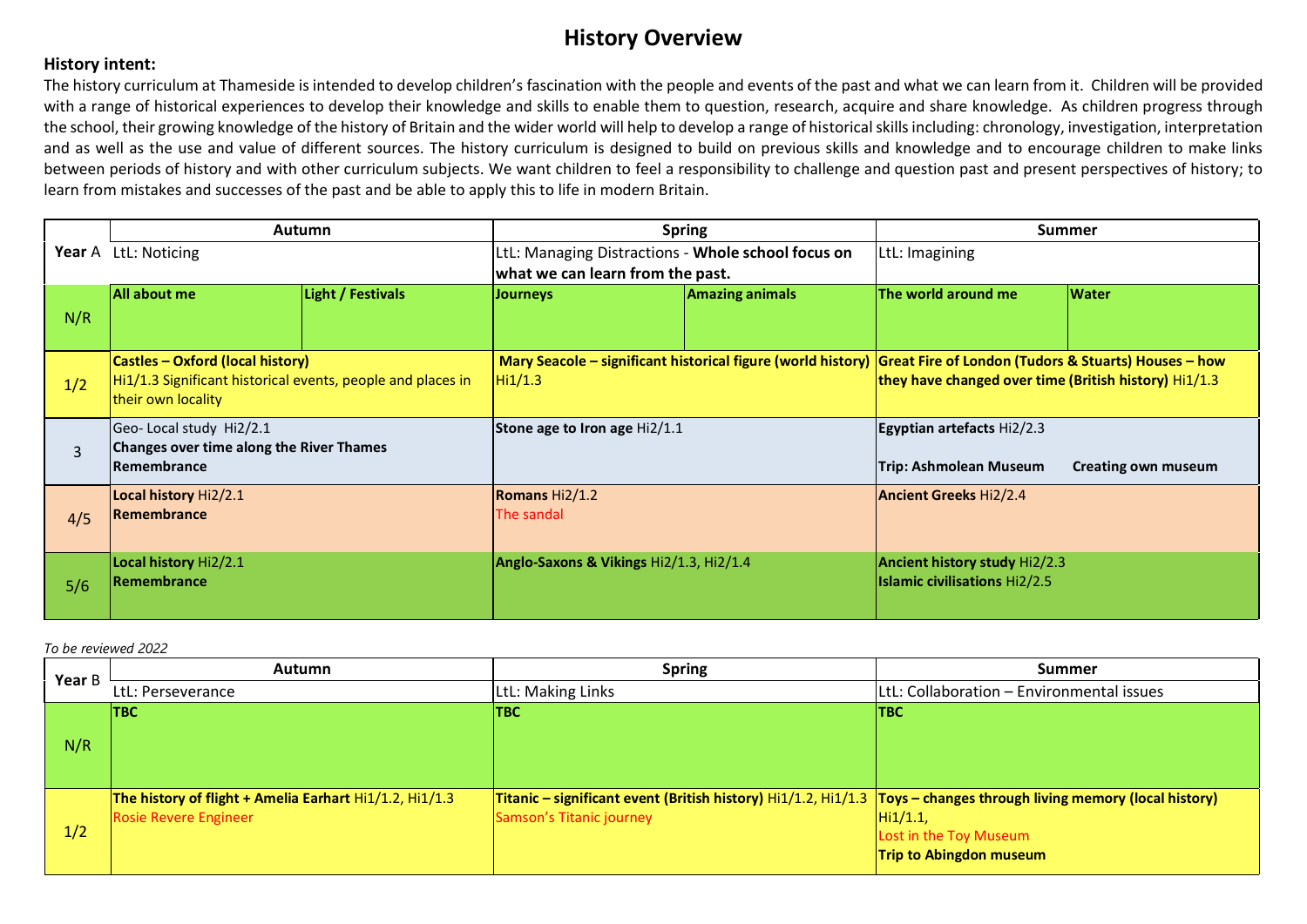|     | WWII Evacuation Local study (DIdcot) Hi2/2.1 | Tudor & Stuart Dynasty - Research and presenting findings Geo - Rainforests |                                                      |
|-----|----------------------------------------------|-----------------------------------------------------------------------------|------------------------------------------------------|
|     | <b>Trip Steam - Swindon</b>                  | Hi2/2.1                                                                     | Changes over time – world issues, natural resources, |
| 3/4 |                                              |                                                                             | deforestation, climate change                        |
|     |                                              | <b>Trip Sulgrave Manor</b><br>Performance                                   |                                                      |
|     |                                              |                                                                             |                                                      |
|     | <b>Remembrance Local study Hi2/2.1</b>       | <b>Medicine through time - Chronology <math>Hi2/2.2</math></b>              | $Geo - Japan$                                        |
| 5/6 |                                              | Ancient Egypt to modern day                                                 | Changes over time, WWII Hiroshima, Tsunami 2011      |
|     |                                              | You wouldn't want to live without vaccinations                              |                                                      |
|     |                                              | Smallpox is dead                                                            |                                                      |

## National curriculum:

|                                                 | <b>Key Stage 1</b>                                                                                                                                                                                                                                                                                                                                                                                                                                                 | <b>Key Stage 2</b>                                                                                                                                                                                                                                                                                                                                                                         |
|-------------------------------------------------|--------------------------------------------------------------------------------------------------------------------------------------------------------------------------------------------------------------------------------------------------------------------------------------------------------------------------------------------------------------------------------------------------------------------------------------------------------------------|--------------------------------------------------------------------------------------------------------------------------------------------------------------------------------------------------------------------------------------------------------------------------------------------------------------------------------------------------------------------------------------------|
| <b>Local history</b>                            | Significant historical events, people and places in their<br>own locality                                                                                                                                                                                                                                                                                                                                                                                          | A local study                                                                                                                                                                                                                                                                                                                                                                              |
| Knowledge/ understanding of British history     | Changes within living memory - used, where<br>appropriate, to reveal changes in national life                                                                                                                                                                                                                                                                                                                                                                      | - Changes in Britain from the Stone Age to the Iron Age<br>-The Roman Empire and its impact on Britain<br>-Britain's settlement by Anglo Saxons and Scots<br>-Viking and Anglo-Saxon struggle for the kingdom of<br>England to the time of Edward the Confessor<br>-An aspect or theme of British history that extends<br>pupils' chronology                                               |
| Knowledge/ understanding of wider world history | -Events from beyond living memory that are significant<br>nationally or globally<br>-Lives of significant individuals in the past who have<br>contributed to national and international<br>achievements. Some should be used to compare aspect<br>of life in different periods                                                                                                                                                                                     | -The achievements of the earliest civilizations;<br>depth study of one of: - Sumer - Indus Valley - Egypt<br>-Shang Dynasty<br>-Ancient Greece: life, achievements, influence<br>-Non-European society that contrasts with British<br>history.<br>-One of: -early Islamic civilizations inc study of<br>Baghdad c 900AD -Mayan civilization c. 900 AD -<br>Benin (west Africa) c. 900-1300 |
| The ability / disposition to:                   | -Be aware of the past, using common words & phrases<br>relating to time<br>-Fit people / events into chronological framework<br>-Identify similarities / differences between periods<br>-Use wide vocabulary of everyday historical terms<br>-Ask and answer questions<br>-Choose and use from stories and other sources to<br>show understanding<br>-Understand some ways we find out about the past<br>-Identify different ways in which the past is represented | -Continue to develop chronologically secure<br>knowledge of history<br>-Establish clear narratives within and across<br>periods studied<br>-Note connections, contrasts and trends over time<br>-Develop the appropriate use of historical terms<br>-Regularly address and sometimes devise<br>historically valid questions                                                                |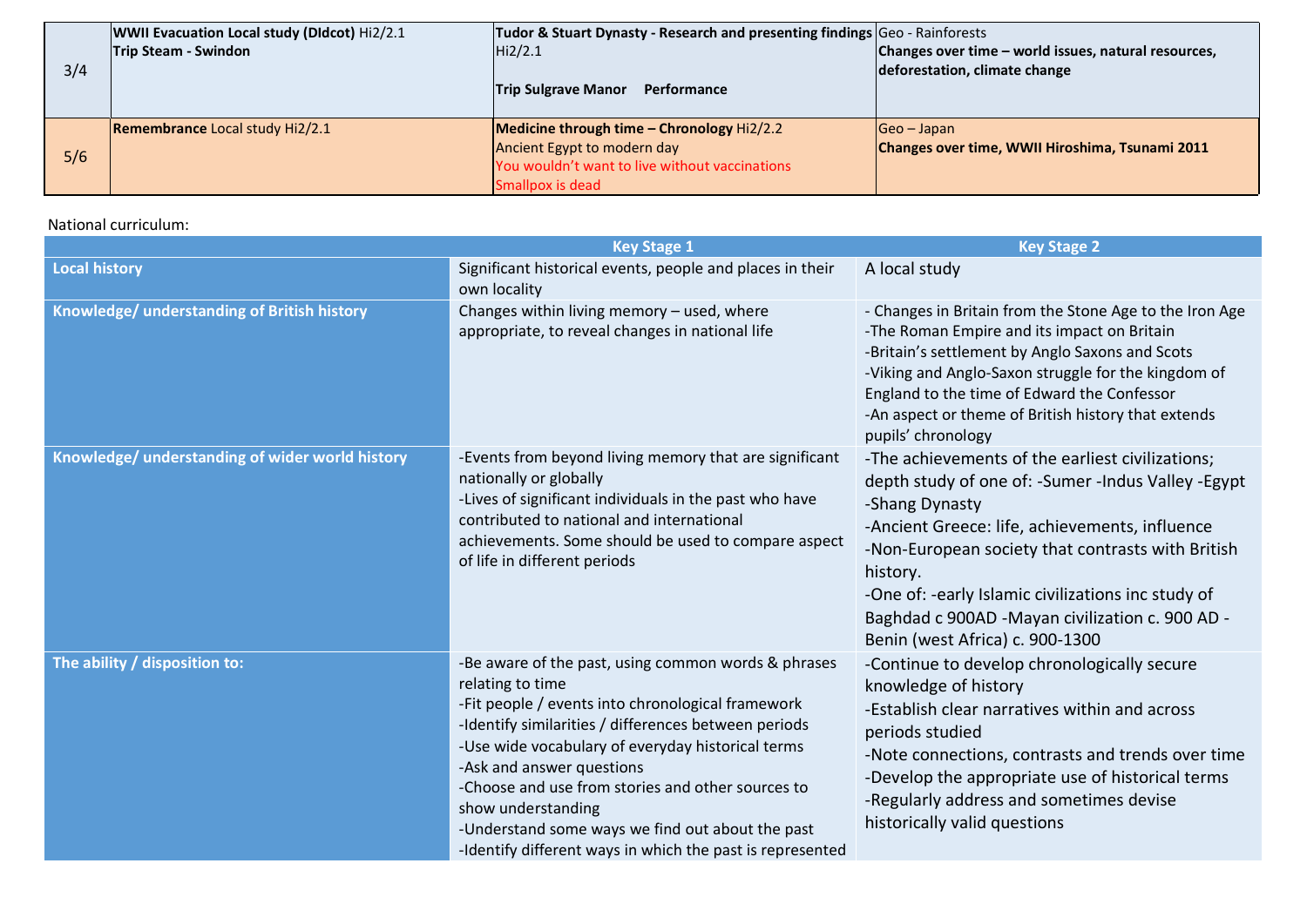-Understand how knowledge of the past is constructed from a range of sources -Construct informed responses by selecting and organising relevant historical information

|                                                                                                     | <b>Early Years</b>                                                                                                                                                                                                                                                                                                                                    | <b>Key Stage 1</b>                                                                                                                                                                                                                             | <b>Key Stage 2</b>                                                                                                                                                                                                                                                  |
|-----------------------------------------------------------------------------------------------------|-------------------------------------------------------------------------------------------------------------------------------------------------------------------------------------------------------------------------------------------------------------------------------------------------------------------------------------------------------|------------------------------------------------------------------------------------------------------------------------------------------------------------------------------------------------------------------------------------------------|---------------------------------------------------------------------------------------------------------------------------------------------------------------------------------------------------------------------------------------------------------------------|
| <b>Chronological knowledge /</b><br>understanding (including characteristic<br>features of periods) | -Use everyday language related to time<br>-Order and sequence familiar events<br>-Describe main story settings, events and<br>principal characters.<br>-Talk about past and present events in<br>their own lives and in lives of family<br>members.                                                                                                   | Develop an awareness of the past<br>-Use common words and phrases<br>relating to the passing of time<br>-Know where all people/events studied<br>fit into a chronological framework<br>-Identify similarities / differences<br>between periods | Continue to develop chronologically<br>secure knowledge of history<br>-Establish clear narratives within and<br>across periods studied<br>-Note connections, contrasts and trends<br>over time                                                                      |
| Historical terms eg empire, peasant                                                                 | Extend vocabulary, especially by<br>grouping and naming, exploring meaning<br>and sounds of new words.                                                                                                                                                                                                                                                | Use a wide vocabulary of everyday<br>historical terms                                                                                                                                                                                          | Develop the appropriate use of historical<br>terms                                                                                                                                                                                                                  |
| Historical enquiry - Using evidence /<br><b>Communicating ideas</b>                                 | Be curious about people and show<br>interest in stories<br>-Answer 'how' and 'why' questions  in<br>response to stories or events.<br>-Explain own knowledge and<br>understanding and asks appropriate<br>questions.<br>-Know that information can be retrieved<br>from books and computers<br>-Record, using marks they can interpret<br>and explain | Ask and answer questions<br>-Understand some ways we find out<br>about the past<br>-Choose and use parts of stories and<br>other sources to show understanding                                                                                 | Regularly address and sometimes devise<br>historically valid questions * ?<br>Understand how knowledge of the past<br>is constructed from a range of sources ?<br>Construct informed responses by  ?<br>Selecting and organising relevant<br>historical information |
| <b>Interpretations of history</b>                                                                   |                                                                                                                                                                                                                                                                                                                                                       | Identify different ways in which the past<br>is represented                                                                                                                                                                                    | Understand that different versions of the<br>past may exist, giving some reasons for<br>this                                                                                                                                                                        |
| <b>Continuity and change in and between</b><br>periods                                              | -Look closely at similarities, differences,<br>patterns and change<br>-Develop understanding of growth, decay<br>and changes over time                                                                                                                                                                                                                | Identify similarities / differences<br>between ways of life at different times                                                                                                                                                                 | Describe / make links between main<br>events, situations and changes within<br>and across different periods/societies                                                                                                                                               |
| <b>Cause and consequence</b>                                                                        | Question why things happen and give<br>explanations                                                                                                                                                                                                                                                                                                   | Recognise why people did things, why<br>events happened and what happened as<br>a result                                                                                                                                                       | Identify and give reasons for, results of,<br>historical events, situations, changes                                                                                                                                                                                |
| Similarity / Difference within a<br>period/situation (diversity)                                    | Know about similarities and differences<br>between themselves and others, and                                                                                                                                                                                                                                                                         | Make simple observations about<br>different types of people, events, beliefs<br>within a society                                                                                                                                               | Describe social, cultural, religious and<br>ethnic diversity in Britain & the wider<br>world                                                                                                                                                                        |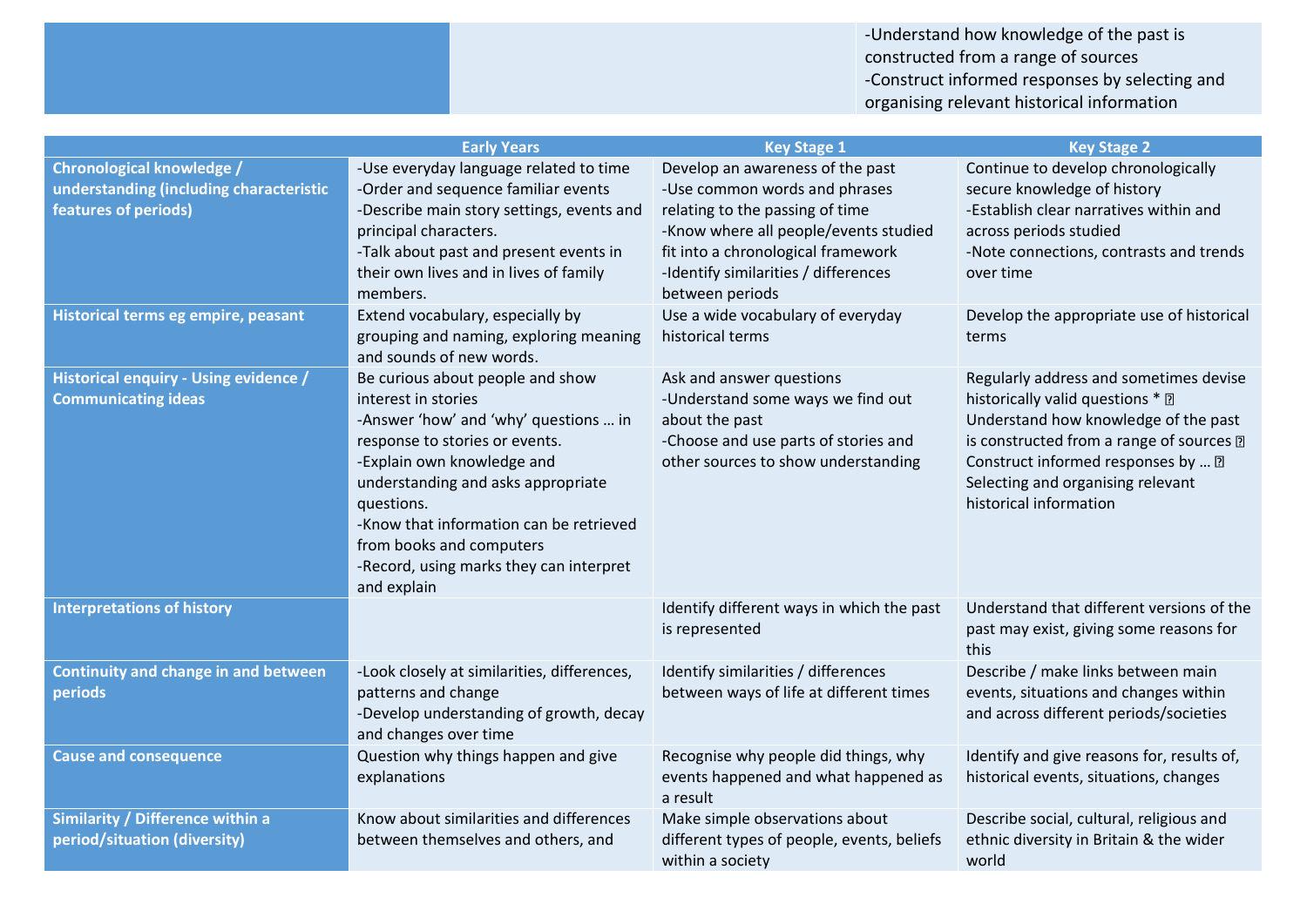|                                 | among families, communities and<br>traditions |                                      |                                          |
|---------------------------------|-----------------------------------------------|--------------------------------------|------------------------------------------|
| Significance of events / people | Recognise and describe special times or       | Talk about who was important eg in a | Identify historically significant people |
|                                 | events for family or friends                  | simple historical account            | and events in situations                 |

# **Skills & Knowledge progression**

| <b>Historical</b> | Historical    | Chronological | Events, people & changes | Presenting, organising |
|-------------------|---------------|---------------|--------------------------|------------------------|
| interpretation    | investigation | understanding |                          | & communicating        |
| $\widehat{C}$     |               | $-0-0-0-0-$   | $\Box$<br>不              | ᅜ<br>ಲ್ಲಿ              |
|                   |               |               |                          |                        |

| <b>EYFS</b>                                                                  |                                                                               |  |  |
|------------------------------------------------------------------------------|-------------------------------------------------------------------------------|--|--|
| <b>Nursery</b>                                                               | Reception                                                                     |  |  |
|                                                                              | Development matters understanding the world                                   |  |  |
| Begin to make sense of their own life-story and family's history.            | Talk about members of their immediate family and community.                   |  |  |
| Show interest in different occupations.                                      | Name and describe people who are familiar to them.                            |  |  |
| Continue developing positive attitudes about the differences between people. | Comment on images of familiar situations in the past.                         |  |  |
|                                                                              | Compare and contrast characters from stories, including figures from the past |  |  |

| Year 1                           | Year 2                    | Year 3                     | Year 4                     | Year 5                     | Year <sub>6</sub>          |  |
|----------------------------------|---------------------------|----------------------------|----------------------------|----------------------------|----------------------------|--|
| <b>Historical interpretation</b> |                           |                            |                            |                            |                            |  |
|                                  |                           |                            |                            |                            |                            |  |
|                                  |                           |                            |                            |                            |                            |  |
| can recognise that               | I can find out things     | can observe and use        | I can use a range of       | can use two or more        | I can identify and explain |  |
| some objects belonged            | about the past by talking | picture, photographs       | sources to find out        | historical sources; to ask | propaganda.                |  |
| to the past.                     | to an older person.       | and artefacts to find out  | information about the      | and answer questions       | I can describe a key       |  |
| I can explain what an            | I can find out about the  | about the past.            | past including statues,    | about a studied period of  | event from the past using  |  |
| object from the past             | life of a famous person   | I can talk about different | posters and historical     | history.                   | a range of evidence from   |  |
| might have been used             | from the past using       | historical sources and     | sites.                     | I can identify the         | different sources,         |  |
| for.                             | stories, information      | think about how useful     | I can explain how historic | difference between fact    | including pictures,        |  |
| I can spot old and new           | books/texts and           | they are - including       | terms and artefacts can    | and opinion.               | photos, eye witness        |  |
| things in a picture.             | pictures.                 | museums.                   | be used to help build up   | I can check who when       | accounts, letters, maps,   |  |
| I can talk about                 | can talk about key        | am starting to to          | a picture of life in the   | and why an interpretation  | diary entries and objects  |  |
| information I've learnt          | information I have learnt | distinguish between fact   | past.                      | of an event was written;   | (artefacts).               |  |
| from stories and                 | about the past.           | and fiction.               | can use sources of two     | so that I can think about  | I can use factual          |  |
| pictures about the past.         | Know information about    | Know that there can be     | versions of an event and   | how accurate it is.        | information to help        |  |
| Know some information            | an older person's life in | different versions of the  | explain how they differ.   | Know that by finding out   | decide how accurate a      |  |
| from the past based on           |                           | same event.                |                            | who when and why an        | historical account is.     |  |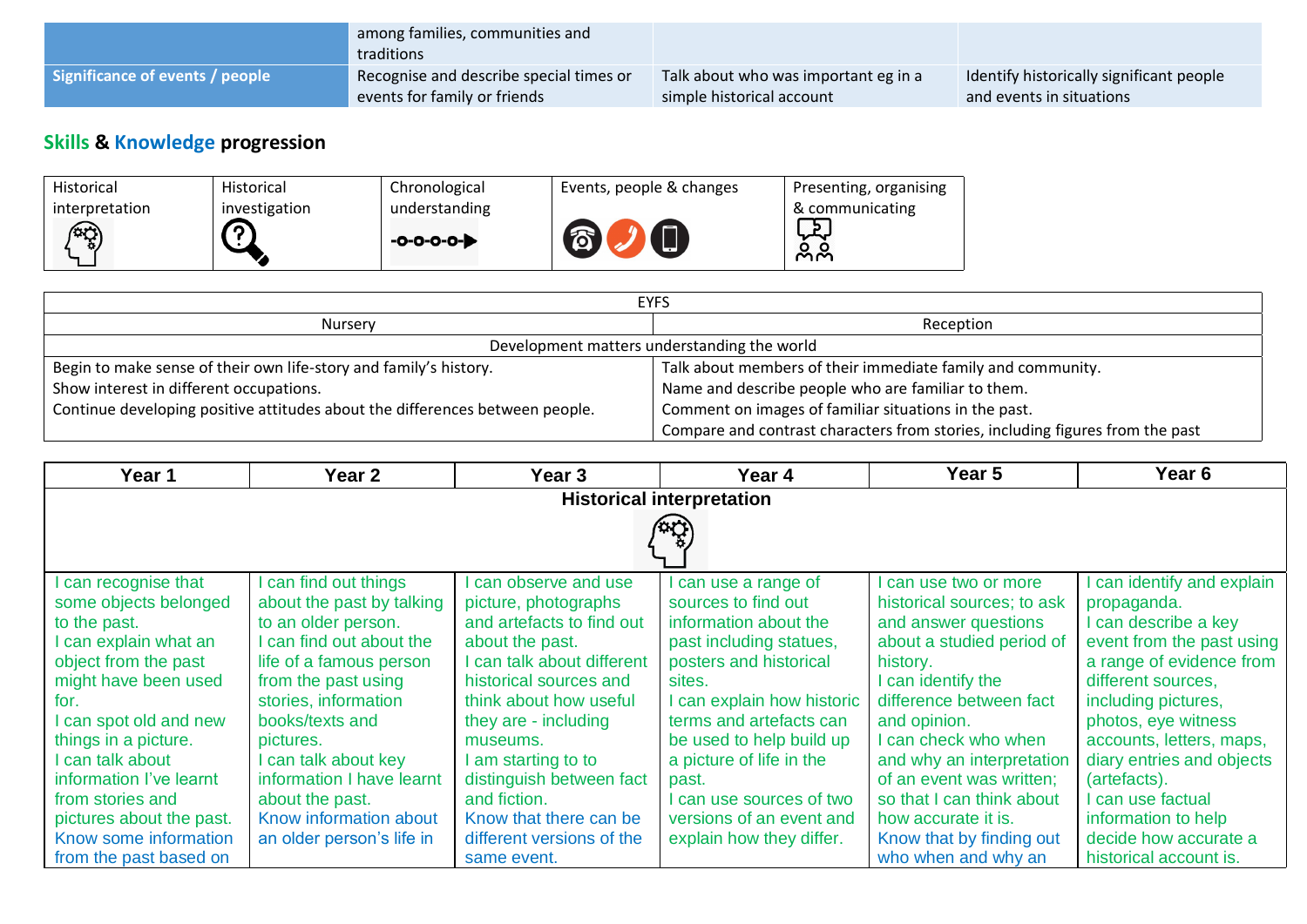| stories and pictures they<br>have looked at.                                                                                                                                     | the past, who I've<br>spoken to.<br>Know key information<br>about a famous person<br>from the past                                                                                                                                                                                                   | Know what different<br>sources of history there<br>are: Pictures, photos,<br>accounts & artefacts.                                                                                                                          | Know that accounts from<br>the past may be written<br>from different viewpoints<br>and what these<br>viewpoints are.                                                                                                                                      | interpretation of history<br>was written I will be able<br>to make a better<br>judgement on how<br>accurate it is.<br>Know the difference<br>between fact and<br>opinion.                                                             | I can use a range of<br>evidence to give some of<br>my own opinions about<br>the past.<br>Know what a primary<br>and secondary source is.<br>Know what propaganda<br>is.<br>Know that people in the<br>past may represent<br>events or ideas in a<br>persuasive way. |
|----------------------------------------------------------------------------------------------------------------------------------------------------------------------------------|------------------------------------------------------------------------------------------------------------------------------------------------------------------------------------------------------------------------------------------------------------------------------------------------------|-----------------------------------------------------------------------------------------------------------------------------------------------------------------------------------------------------------------------------|-----------------------------------------------------------------------------------------------------------------------------------------------------------------------------------------------------------------------------------------------------------|---------------------------------------------------------------------------------------------------------------------------------------------------------------------------------------------------------------------------------------|----------------------------------------------------------------------------------------------------------------------------------------------------------------------------------------------------------------------------------------------------------------------|
|                                                                                                                                                                                  |                                                                                                                                                                                                                                                                                                      |                                                                                                                                                                                                                             | <b>Historical investigation</b>                                                                                                                                                                                                                           |                                                                                                                                                                                                                                       |                                                                                                                                                                                                                                                                      |
|                                                                                                                                                                                  |                                                                                                                                                                                                                                                                                                      |                                                                                                                                                                                                                             |                                                                                                                                                                                                                                                           |                                                                                                                                                                                                                                       |                                                                                                                                                                                                                                                                      |
|                                                                                                                                                                                  |                                                                                                                                                                                                                                                                                                      |                                                                                                                                                                                                                             |                                                                                                                                                                                                                                                           |                                                                                                                                                                                                                                       |                                                                                                                                                                                                                                                                      |
|                                                                                                                                                                                  |                                                                                                                                                                                                                                                                                                      |                                                                                                                                                                                                                             | Know I can ask a variety of questions to find out about the past.                                                                                                                                                                                         |                                                                                                                                                                                                                                       |                                                                                                                                                                                                                                                                      |
| can explain how I have<br>changed since I was<br>born.<br>I can ask and answer<br>questions about old and<br>new objects.<br>I can answer simple<br>questions about the<br>past. | I can ask why, what,<br>who, how, where<br>questions and begin to<br>find<br>answers using books<br>and the internet                                                                                                                                                                                 | can use research skills<br>to find answers to<br>specific historical<br>questions.<br>I can think about and<br>discuss similarities and<br>differences between two<br>or more periods of<br>history.                        | I can explain how an<br>event from the past has<br>shaped our life today.<br>I can research what it<br>was like for people to live<br>in a given period of<br>history.                                                                                    | can compare two or<br>more historical periods;<br>explaining things which<br>changed and things<br>which stayed the same.<br>I can test out a<br>hypothesis in order to<br>answer questions.                                          | I can identify and explain<br>differences, similarities<br>and changes between<br>different periods of<br>history.<br>I can select relevant<br>information to answer<br>specific historical<br>questions.                                                            |
|                                                                                                                                                                                  |                                                                                                                                                                                                                                                                                                      |                                                                                                                                                                                                                             | <b>Chronological understanding</b>                                                                                                                                                                                                                        |                                                                                                                                                                                                                                       |                                                                                                                                                                                                                                                                      |
|                                                                                                                                                                                  |                                                                                                                                                                                                                                                                                                      |                                                                                                                                                                                                                             | $-0 - 0 - 0 - 0 - 0$                                                                                                                                                                                                                                      |                                                                                                                                                                                                                                       |                                                                                                                                                                                                                                                                      |
| can use words and<br>phrases like: old, new,<br>past, future, before,<br>after and a long time<br>ago.<br>Know what is meant by<br>past, now and future.                         | I can use words and<br>phrases like: before,<br>after, then and now, to<br>begin to order events.<br>Know what is meant by<br>present, earliest, latest,<br>modern and century.<br>Know that some events<br>happened a very long<br>time ago. (perspective in<br>relationship to their own<br>lives) | can describe events<br>from the past using<br>dates when things<br>happened.<br>I can use dates to order<br>historical events.<br>I can use my<br>mathematical<br>knowledge to work out<br>how long ago events<br>happened. | I can plot events on a<br>timeline using centuries.<br>I can use my<br>mathematical skills to<br>round up time<br>differences into centuries<br>and decades.<br>Know that a timeline can<br>be divided into BC<br>(Before Christ) and AD<br>(Anno Domini) | can use a timeline with<br>different historical<br>periods showing key<br>historical events or lives<br>of significant people.<br>I know some key dates<br>from an area of history I<br>have studied (eg. Start<br>and end of period) | I can place features of<br>historical events and<br>people from the past<br>societies and periods in<br>a chronological<br>framework.<br>I can accurately use<br>dates to describe<br>historical events.<br>Know that some events/<br>periods occurred               |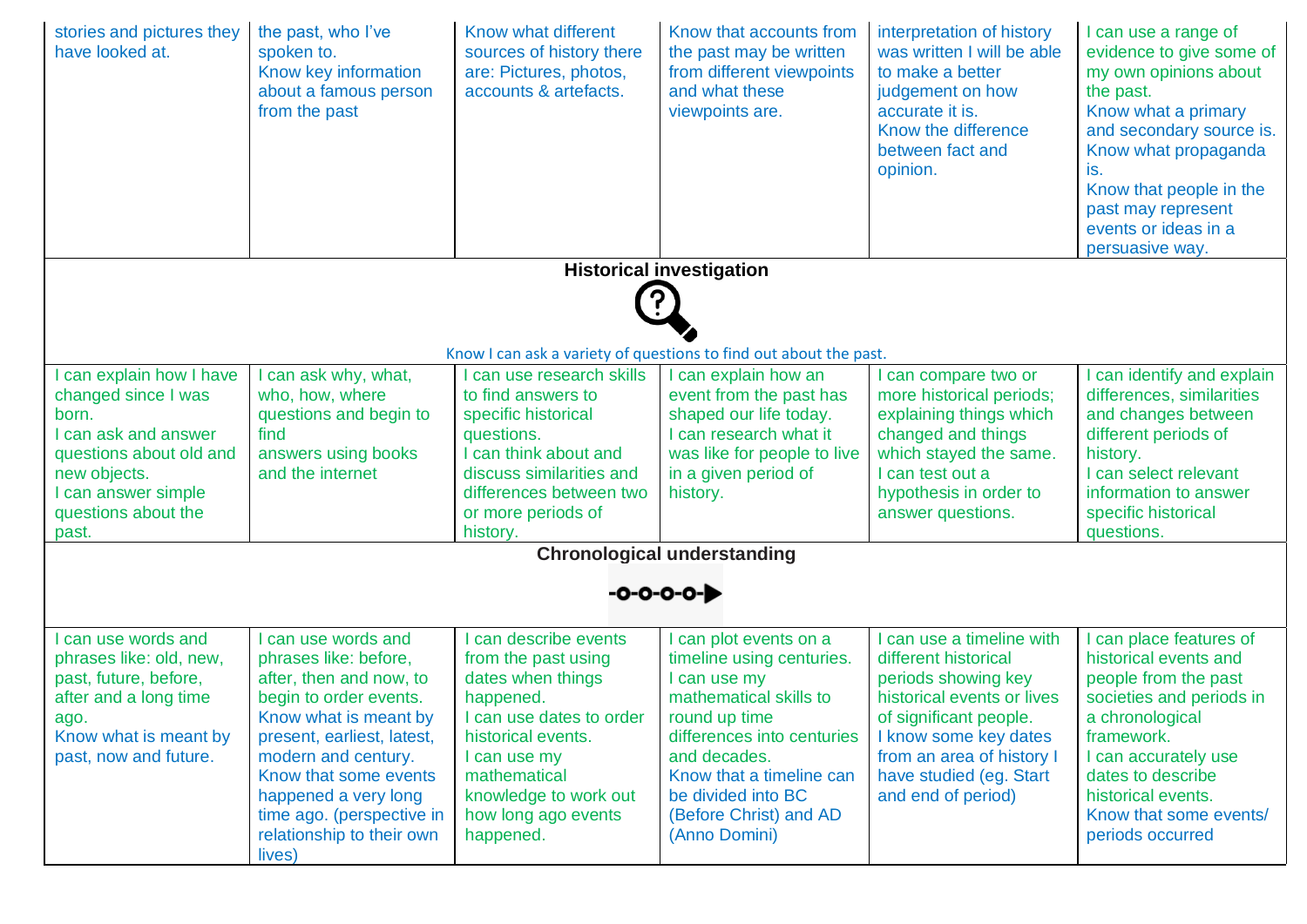|                                                                                                                                                                                              |                                                                                                                                                                                                                                                                                                                                                        | Know that there are key<br>dates in history.<br>Know the names of their<br>focus periods of history<br>and start to order them.                                                                                                                                                               | Know and order key<br>periods of history that<br>they have studied.<br>Know what a decade is.                                                                                                                                                                                                                                                                                                            |                                                                                                                                                                                                                                                                                                                                                                                                                                                                       | concurrently in different<br>locations.<br>Know an increasing<br>number of dates for<br>periods and events in<br>history.                                                                                                                                                                                                                                                                                                                                                             |
|----------------------------------------------------------------------------------------------------------------------------------------------------------------------------------------------|--------------------------------------------------------------------------------------------------------------------------------------------------------------------------------------------------------------------------------------------------------------------------------------------------------------------------------------------------------|-----------------------------------------------------------------------------------------------------------------------------------------------------------------------------------------------------------------------------------------------------------------------------------------------|----------------------------------------------------------------------------------------------------------------------------------------------------------------------------------------------------------------------------------------------------------------------------------------------------------------------------------------------------------------------------------------------------------|-----------------------------------------------------------------------------------------------------------------------------------------------------------------------------------------------------------------------------------------------------------------------------------------------------------------------------------------------------------------------------------------------------------------------------------------------------------------------|---------------------------------------------------------------------------------------------------------------------------------------------------------------------------------------------------------------------------------------------------------------------------------------------------------------------------------------------------------------------------------------------------------------------------------------------------------------------------------------|
|                                                                                                                                                                                              |                                                                                                                                                                                                                                                                                                                                                        |                                                                                                                                                                                                                                                                                               | Events, people & changes                                                                                                                                                                                                                                                                                                                                                                                 |                                                                                                                                                                                                                                                                                                                                                                                                                                                                       |                                                                                                                                                                                                                                                                                                                                                                                                                                                                                       |
|                                                                                                                                                                                              |                                                                                                                                                                                                                                                                                                                                                        | 0                                                                                                                                                                                                                                                                                             |                                                                                                                                                                                                                                                                                                                                                                                                          |                                                                                                                                                                                                                                                                                                                                                                                                                                                                       |                                                                                                                                                                                                                                                                                                                                                                                                                                                                                       |
| can explain how some<br>people have helped us<br>to have better lives.<br>Know about and name<br>an event that happened<br>in the past.<br>Know that people<br>change as they grow<br>older. | can recount the life of<br>someone famous who<br>lived in the past<br>I can give examples of<br>things that were different<br>when my grandparents<br>were children.<br>Know that people from<br>the past are no longer<br>living (beyond living<br>memory)<br>Know that events and<br>changes (eg. Flight)<br>have made the world<br>how it is today. | can explain changes<br>that have happened in<br>my local area. (Along<br><b>River Thames)</b><br>know how people have<br>changed from the Stone<br>Age to now. (Shelter,<br>food, society Egyptians-<br>beliefs)<br>know why we have<br>Remembrance and that<br>there were two world<br>wars. | can explain how the<br>lives of wealthy people<br>were different from the<br>lives of poorer people.<br>Know key information<br>about Remembrance<br>and the two world wars<br>in relation to life in war<br>times. (evacuation)<br>Know that the Romans<br>invaded Britain and what<br>life was like in Roman<br>Britain.<br>Know that the Ancient<br><b>Greeks influenced how</b><br>Britain is today. | can explain how our<br>locality has changed<br>over time<br>I can describe how a<br>historical theme<br>(medicine) has changed<br>over a period of time.<br>I can explain what an<br>invasion is.<br>Know details about the<br>two world wars in<br>reference to<br>remembrance and the<br>lives of the soldiers.<br>know examples of when<br>Britain has been invaded<br>and the impact this had.<br><b>Know how Britain was</b><br>influenced by Ancient<br>Greece. | can summarise how<br>Britain has had a major<br>influence on the world.<br>I can summarise how<br>Britain may have learnt<br>from other countries and<br>civilzations (historically<br>and more recently).<br>Know the importance of<br>remembrance and how<br>the wars influenced life<br>today (soldiers and home<br>front)<br>Know key information<br>about the invasion of<br>Britain by the Vikings.<br>Know how the Anglo-<br><b>Saxons lived in Britain</b><br>(many kingdoms) |
|                                                                                                                                                                                              |                                                                                                                                                                                                                                                                                                                                                        |                                                                                                                                                                                                                                                                                               | Presenting, organising & communicating                                                                                                                                                                                                                                                                                                                                                                   |                                                                                                                                                                                                                                                                                                                                                                                                                                                                       |                                                                                                                                                                                                                                                                                                                                                                                                                                                                                       |
| MM<br>Know that communicating information is an important part of being a historian                                                                                                          |                                                                                                                                                                                                                                                                                                                                                        |                                                                                                                                                                                                                                                                                               |                                                                                                                                                                                                                                                                                                                                                                                                          |                                                                                                                                                                                                                                                                                                                                                                                                                                                                       |                                                                                                                                                                                                                                                                                                                                                                                                                                                                                       |
| I can label and talk<br>about objects and<br>studied events from the<br>past.<br>I can sort events before<br>and after I was born.                                                           | can talk and write<br>simply about an event or<br>person from the past<br>that I have studied.                                                                                                                                                                                                                                                         | I can talk and write<br>about a particular area<br>of history I have studied.<br>I can use a timeline<br>within a specific period<br>of history to set out the                                                                                                                                | can present my findings<br>about a historical period<br>in a variety of ways -<br>discussion, pictures,<br>writing, annotation,<br>models and drama.                                                                                                                                                                                                                                                     | can order historical<br>events or lives of<br>significant people on a<br>timeline.                                                                                                                                                                                                                                                                                                                                                                                    | can summarise the<br>main events from a<br>period of history,<br>explaining the order of<br>events and what<br>happened.                                                                                                                                                                                                                                                                                                                                                              |